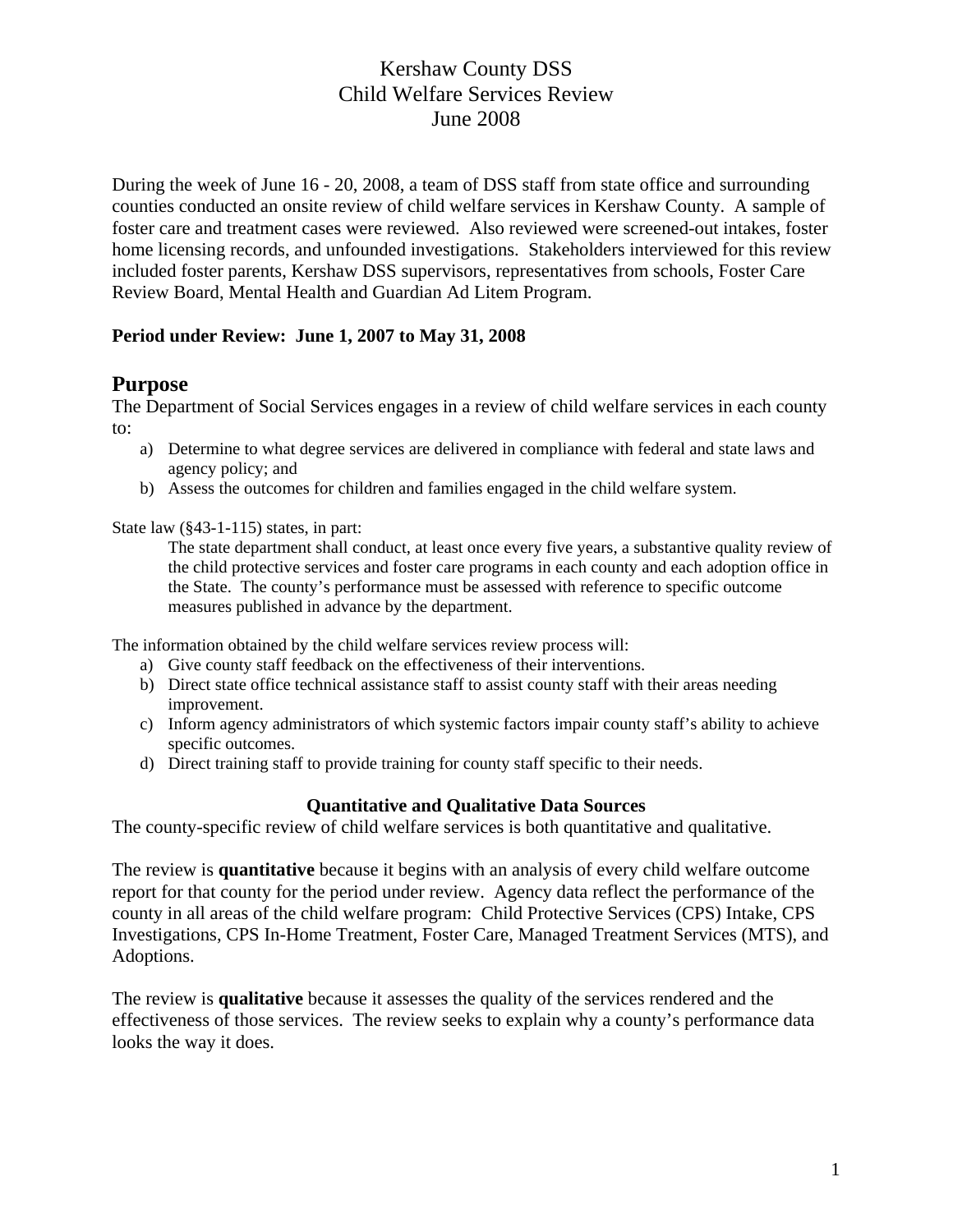# **Ratings**

The standard that must be met for all items reviewed onsite is 90%. Each outcome report has its own standard. To be rated an area of **Strength** most items must meet both the qualitative onsite review standard **and** the quantitative outcome report standard.

Safety Outcome 1: Children are, first and foremost, protected from abuse and neglect.

The county's performance on this outcome is based on the rating of two items:

1) Timeliness of initiating investigations **Area Needing Improvement** 

2) Repeat Maltreatment **Strength** 

# **Agency Data**

#### **Performance Measure 1: Initiating CPS Investigations**

**Objective:**  $100\%$  in  $\leq 24$  hours (state law)

| <b>ODJULIVE.</b> 10070 III $\leq$ 27 hours (state law) |                |                         |                         |                |  |  |  |  |
|--------------------------------------------------------|----------------|-------------------------|-------------------------|----------------|--|--|--|--|
|                                                        | Number of      | Number of               | Percent of              | Number of      |  |  |  |  |
|                                                        | Investigations | Investigations          | Investigations          | Investigations |  |  |  |  |
|                                                        |                | <b>Initiated Timely</b> | <b>Initiated Timely</b> | Above (Below)  |  |  |  |  |
|                                                        |                |                         |                         | Objective      |  |  |  |  |
| <b>State</b>                                           | 18,671         | 17,854                  | 95.6                    | (817)          |  |  |  |  |
| Kershaw                                                | 258            | 257                     | 99.6                    |                |  |  |  |  |

### **Explanation of Item 1: Timeliness of Initiating Investigations**

This is an **Area Needing Improvement** for Kershaw DSS. State law requires that an investigation of all accepted reports of abuse and neglect be initiated within 24 hours. Agency data indicates that for the 12 month period under review, Kershaw initiated 257 of its 258 investigations of alleged abuse and neglect within 24 hours. The county missed this objective by one case.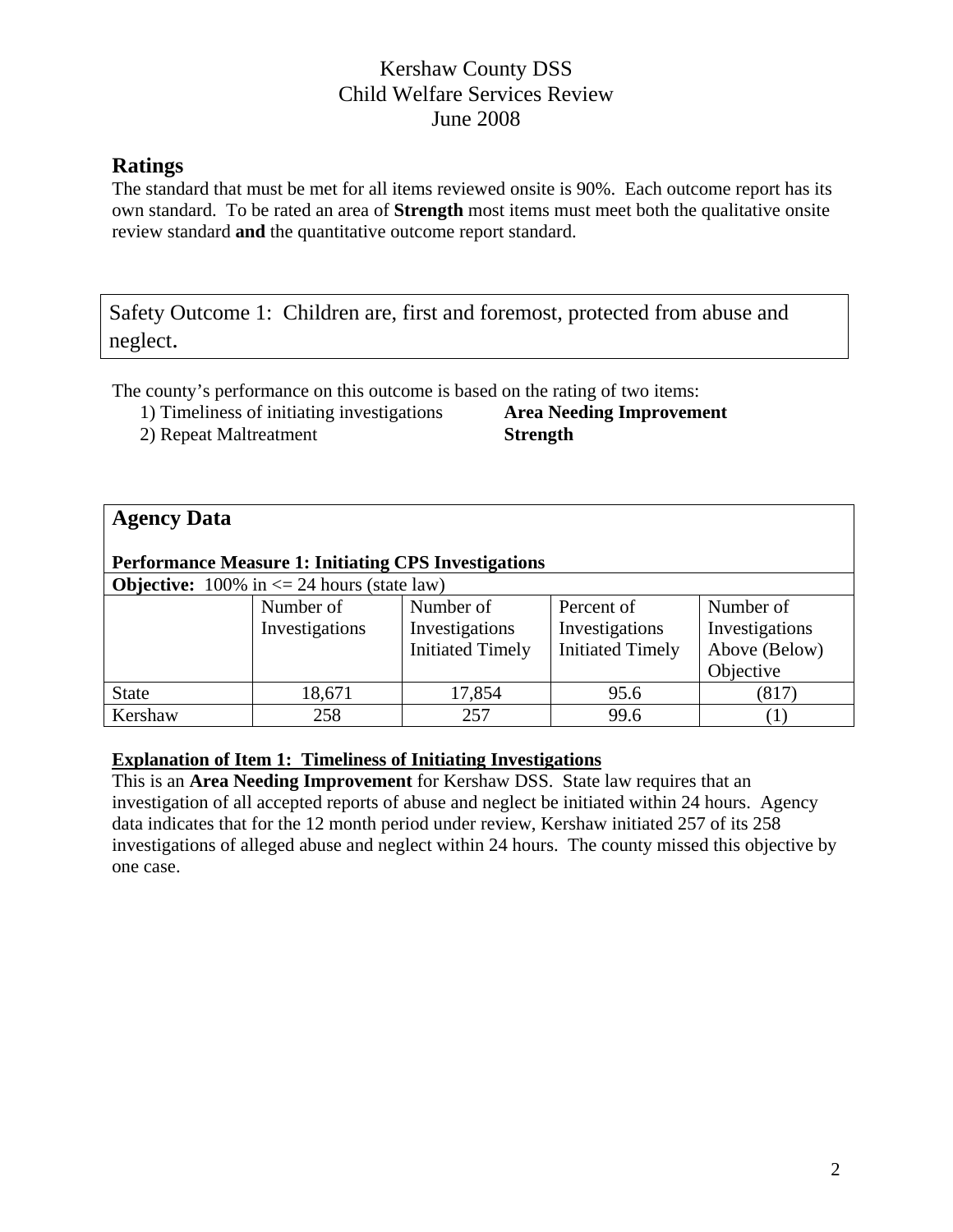## **Agency Data**

#### **Performance Measure 3: Treatment Cases With No New Indicated Reports** – Of all treatment cases that were closed during the year reporting period, what percentage did NOT have a new founded intake within 12 months of the treatment case being closed?

| <b>Objective:</b> $\geq$ 87.73% Agency Average |                     |                        |                        |                      |  |  |  |  |
|------------------------------------------------|---------------------|------------------------|------------------------|----------------------|--|--|--|--|
|                                                | Number of           | Number of              | Percent of             | Number of Cases      |  |  |  |  |
|                                                | Treatment           | <b>Treatment Cases</b> | <b>Treatment Cases</b> | Above (Below)        |  |  |  |  |
|                                                | <b>Cases Closed</b> | with no founded        | that did not have a    | <b>State Average</b> |  |  |  |  |
|                                                |                     | intake within 12       | new founded intake     |                      |  |  |  |  |
|                                                |                     | months                 | within 12 months       |                      |  |  |  |  |
| <b>State</b>                                   | 5,060               | 4,439                  | 87.73                  | N/A                  |  |  |  |  |
| Kershaw                                        | 57                  | 53                     | 92.9                   | 3.                   |  |  |  |  |

### **Explanation of Item 2: Repeat Maltreatment**

This is an area of **Strength** for Kershaw DSS. This item measures the occurrence of maltreatment among children under agency supervision, or within a year of having their case closed by the agency. Agency data indicates that 92.9 % of the treatment cases that were closed during the year did not have a new founded intake within 12 months. For this item, Kershaw County's rating exceeded the state average. The onsite review confirmed that this is an area of strength for the county.

Safety Outcome 2: Children are safely maintained in their homes whenever possible and appropriate.

The county's performance on this outcome is based on the rating of two items:

3) Services to family to protect children and prevent removal **Area Needing Improvement**  4) Risk of Harm **Area Needing Improvement** 

| <b>Onsite Review Findings</b>                                                             |              |      |             |      |                |  |  |  |
|-------------------------------------------------------------------------------------------|--------------|------|-------------|------|----------------|--|--|--|
| <b>Safety Item 3:</b> Services to Family to Protect Children in Home and Prevent Removal. |              |      |             |      |                |  |  |  |
|                                                                                           | Area Needing |      |             |      |                |  |  |  |
|                                                                                           | Strength     |      | Improvement |      | Not Applicable |  |  |  |
|                                                                                           | #            | $\%$ | #           | $\%$ | #              |  |  |  |
| <b>Foster Care</b>                                                                        |              | 100  |             |      |                |  |  |  |
| Treatment                                                                                 |              | 70   |             | 30   |                |  |  |  |
| <b>Total Cases</b>                                                                        |              | 75   |             |      |                |  |  |  |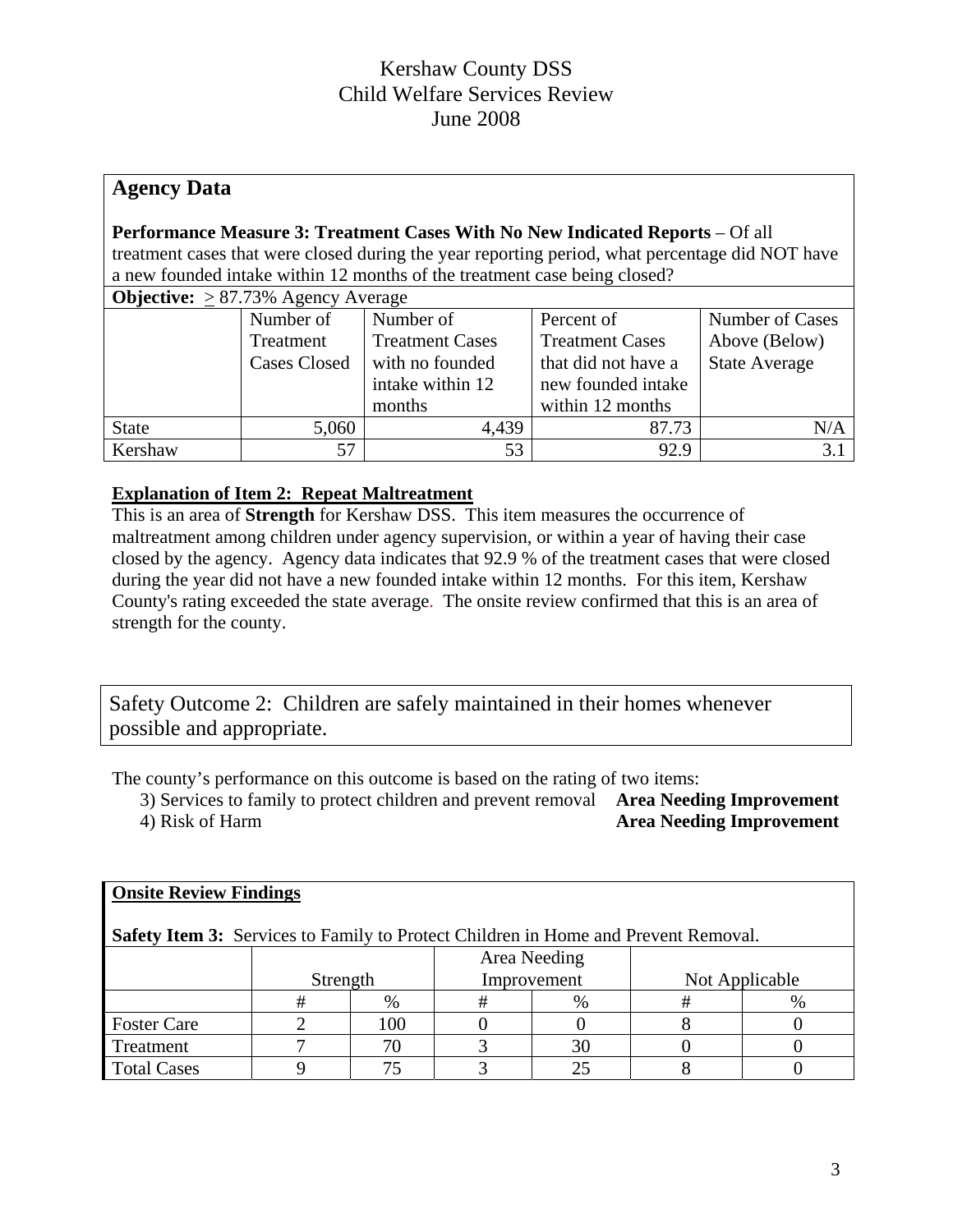### **Explanation of Item 3: Services to Family to Protect Children and Prevent Removal**

This is an **Area Needing Improvement** for Kershaw DSS. This item assesses whether services were adequate to protect children in their home and prevent their removal and placement into foster care. All of the foster care cases were strong in this area. Thirty percent of the treatment cases needed improvement because the agency failed to address the needs of adults, other than the parents, who lived in the home and occasionally functioned as a caretaker for the children.

**Stakeholder Comments:** Kershaw County has a lot of resources; however there is a problem with when DSS will and will not help clients pay for services. In some cases, the client may be asked to have an evaluation done and they do not have the means to pay for the services.

| <b>Onsite Review Findings</b>      |          |      |              |      |                |      |  |  |
|------------------------------------|----------|------|--------------|------|----------------|------|--|--|
| <b>Safety Item 4: Risk of Harm</b> |          |      |              |      |                |      |  |  |
|                                    |          |      | Area Needing |      |                |      |  |  |
|                                    | Strength |      | Improvement  |      | Not Applicable |      |  |  |
|                                    | #        | $\%$ | #            | $\%$ | #              | $\%$ |  |  |
| <b>Foster Care</b>                 |          | 100  |              |      |                |      |  |  |
| Treatment                          |          | 70   |              | 30   |                |      |  |  |
| <b>Total Cases</b>                 |          | 85   |              |      |                |      |  |  |

# **Explanation of Item 4: Risk of Harm**

This is an **Area Needing Improvement** for Kershaw DSS. This item assesses whether the agency's intervention reduced risk of harm to children. Reviewers found that the risk of harm was reduced in 100% of the foster care cases. However, risk of harm was not adequately managed in 40% of the treatment cases reviewed. In several treatment cases the agency failed to obtain background checks on alternative caregivers. The agency did not consistently address the risks posed by paramours who occasionally lived in the home.

# Permanency Outcome 1: Children have permanency and stability in their living situations.

The county's performance on this outcome is based on the rating of six items:

|    | 5) Foster care re-entries                              | <b>Strength</b>                 |
|----|--------------------------------------------------------|---------------------------------|
|    | 6) Stability of foster care placement                  | <b>Area Needing Improvement</b> |
|    | 7) Permanency goal for child                           | <b>Strength</b>                 |
|    | 8) Reunification or permanent placement with relatives | <b>Strength</b>                 |
| 9) | Adoption                                               | <b>Area Needing Improvement</b> |
|    | 10) Permanency goal of Alternate Planned               | <b>Strength</b>                 |
|    | <b>Permanent Living Arrangement (APPLA)</b>            |                                 |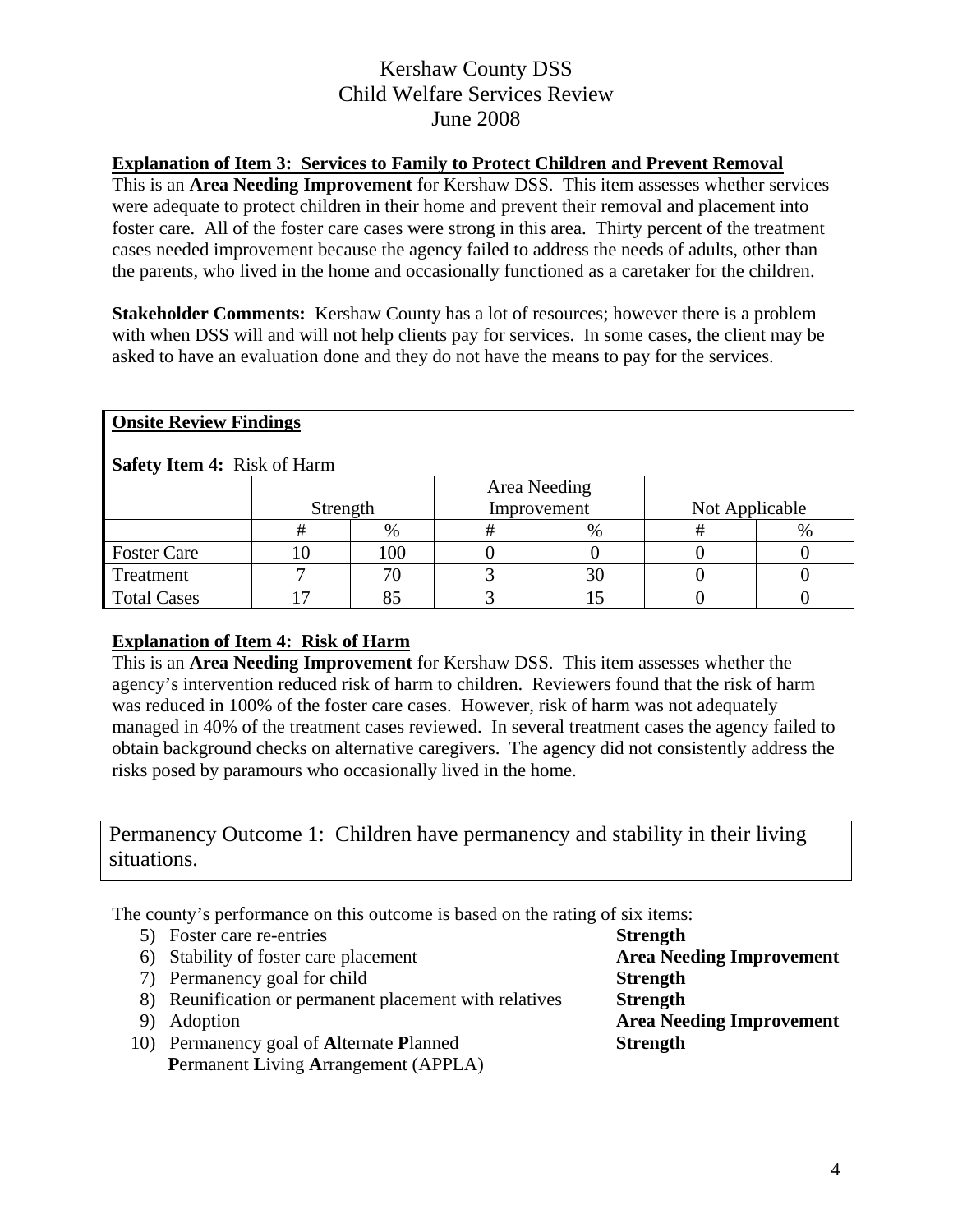## **Agency Data**

**Performance Measure 7: Foster Children Who Do Not Re-enter Care** – Of all children discharged from foster care to reunification in the 12 month period prior to the reporting period, the percent that did not re-enter foster care within 12 months of the date of their discharge.

| <b>Objective:</b> $> 90.1\%$ (federal standard) |                         |                    |                     |           |  |  |  |  |
|-------------------------------------------------|-------------------------|--------------------|---------------------|-----------|--|--|--|--|
|                                                 | Number Children         | Number of          | Percent of Children | Number of |  |  |  |  |
|                                                 | <b>Reunified During</b> | Children           | Discharged Who      | Children  |  |  |  |  |
|                                                 | <b>Reporting Period</b> | Discharged Who     | Did Not Re-enter    | Above     |  |  |  |  |
|                                                 |                         | Did Not Re-enter   | <b>Foster Care</b>  | (Below)   |  |  |  |  |
|                                                 |                         | <b>Foster Care</b> |                     | Objective |  |  |  |  |
| <b>State</b>                                    | 2,504                   | 2,315              | 92.45               | 58.9      |  |  |  |  |
| Kershaw                                         | 29                      | 29                 | 100                 | 2.9       |  |  |  |  |

### **Explanation of Item 5: Foster Care Re-entries**

This is an area of **Strength** for Kershaw DSS. This item measures the frequency of children reentering foster care within a year of discharge. The federal standard for this measure is that at least 90.1% of children entering foster care **not** be re-entries within a year of discharge from care. Agency data indicates that Kershaw DSS met and exceeded the federal standard because 100% of Kershaw County children, who left foster care, did not re-enter foster care.

## **Agency Data**

**Performance Measure 6: Stability of Foster Care Placements** – Of all children who had been in foster care at least 8 days but less than 12 months from the time of latest removal from home, what percentage had no more than two placement settings?

| <b>Objective:</b> $> 86\%$ (federal standard) |                    |                 |              |                |  |  |  |  |
|-----------------------------------------------|--------------------|-----------------|--------------|----------------|--|--|--|--|
|                                               | <b>FC</b> Services | Number With No. | Percent with | Number of      |  |  |  |  |
|                                               | Open $> 7$ days    | More than 2     | No More than | Children Above |  |  |  |  |
|                                               | and $< 12$         | Placements      | 2 Placements | (Below)        |  |  |  |  |
|                                               | Months             |                 |              | Objective      |  |  |  |  |
| <b>State</b>                                  | 4,089              | 3,032           | 74.15        | (513.2)        |  |  |  |  |
| Kershaw                                       | 26                 |                 | 65.38        | (5.5)          |  |  |  |  |

## **Explanation of Item 6: Stability of Foster Care Placements**

This is an **Area Needing Improvement** for Kershaw DSS. This item measures the frequency of placement changes for children in foster care, and assesses the reasons for those changes. The standard applied to this item is that at least 86% of children in care experience two or fewer placements during the period under review. Agency data indicates that the county did not meet the objective with 65.38% of children in Kershaw County having fewer than two placements. The onsite review confirmed this as an area needing improvement.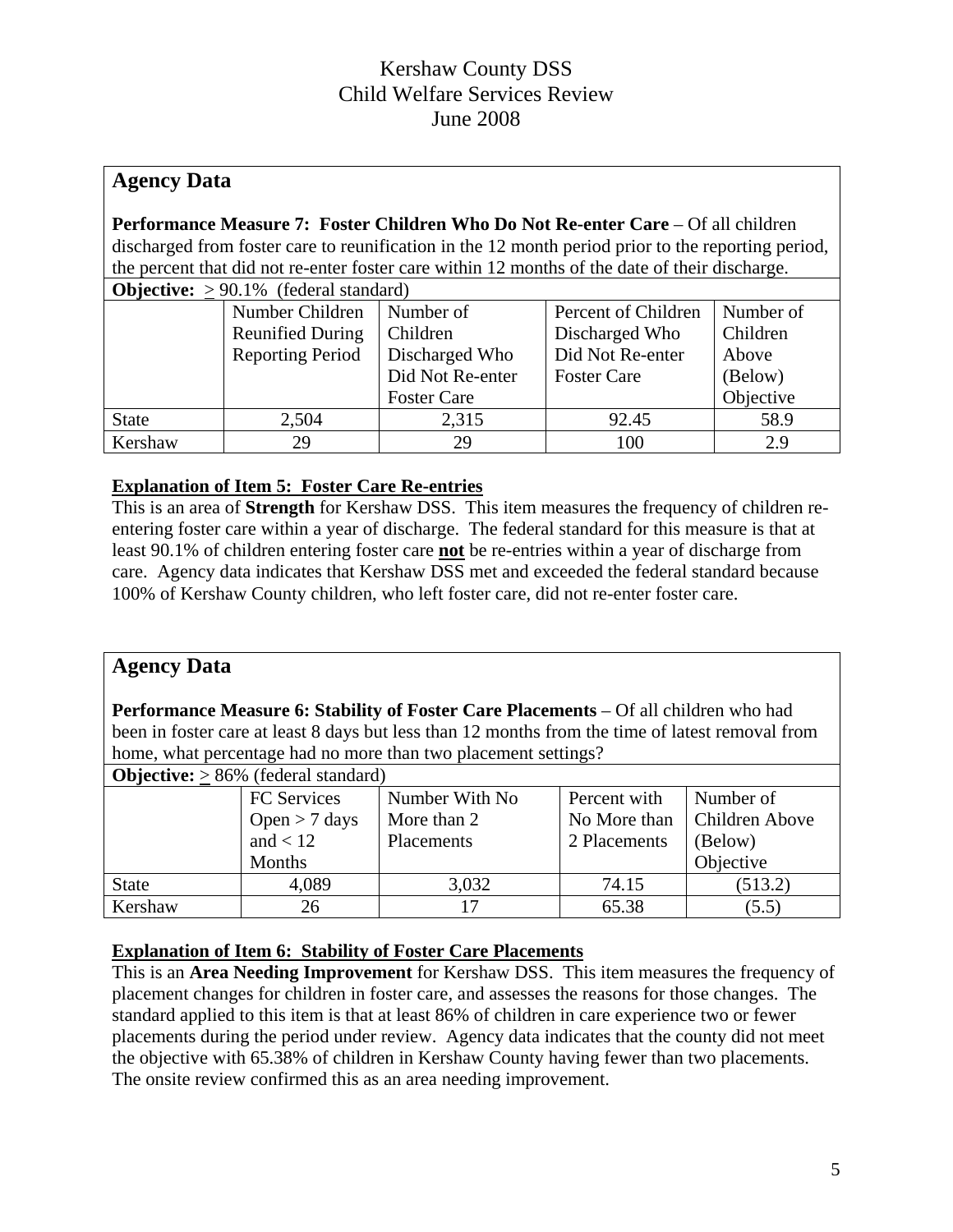| <b>Onsite Review Findings</b>                          |  |          |              |      |                |   |  |
|--------------------------------------------------------|--|----------|--------------|------|----------------|---|--|
| <b>Permanency Item 7:</b> Permanency Goal for Children |  |          |              |      |                |   |  |
|                                                        |  |          | Area Needing |      |                |   |  |
|                                                        |  | Strength | Improvement  |      | Not Applicable |   |  |
|                                                        |  | $\%$     | +            | $\%$ | #              | % |  |
| <b>Foster Care</b>                                     |  | 100      |              |      |                |   |  |

## **Explanation of Item 7: Permanency Goal for Children**

This is an area of **Strength** for Kershaw DSS. This item evaluates the appropriateness of permanency goals for children in foster care and the timeliness of those permanency decisions. The permanency plan was appropriate in all cases reviewed. The agency skillfully managed complex addiction cases that involved parents experiencing recovery and relapse in their treatment history.

## **Agency Data**

**Performance Measure 8:** Time to Achieve Reunification – Of all children under the age of 18 who were reunified with their parent(s) or caretaker(s) at the time of discharge from foster care and had been in care for 8 days or more, what percentage were reunified in less than 12 months from the date of their latest removal from home?

| <b>Objective:</b> $> 75.2\%$ (federal standard) |                                         |           |                  |                       |  |  |  |  |
|-------------------------------------------------|-----------------------------------------|-----------|------------------|-----------------------|--|--|--|--|
|                                                 | Number of                               | Number of | Percent of       | Number of Children    |  |  |  |  |
|                                                 | Children                                | Children  | Children         | Above (Below) Federal |  |  |  |  |
|                                                 | Returned to                             | Reunified | Reunified        | Standard              |  |  |  |  |
|                                                 | Parent/Caretaker $\vert$ in < 12 Months |           | $in < 12$ Months |                       |  |  |  |  |
| <b>State</b>                                    | 2,405                                   | 1,844     | 76.67            | 35.4                  |  |  |  |  |
| Kershaw                                         |                                         | 16        | 76.19            |                       |  |  |  |  |

### **Explanation of Item 8: Reunification or Permanent Placement with Relatives**

This is an area of **Strength** for Kershaw DSS. This item evaluates the activities and processes necessary to accomplish the goal of reunification with caregivers or placement with relatives within 12 months. Agency data shows that 76.19% of children entering care returned home within a year. That percentage exceeded the agency's 75.2% objective. Reviewers found that both parents and agency were taking proper steps to ensure that children with this plan would be able to return home safely.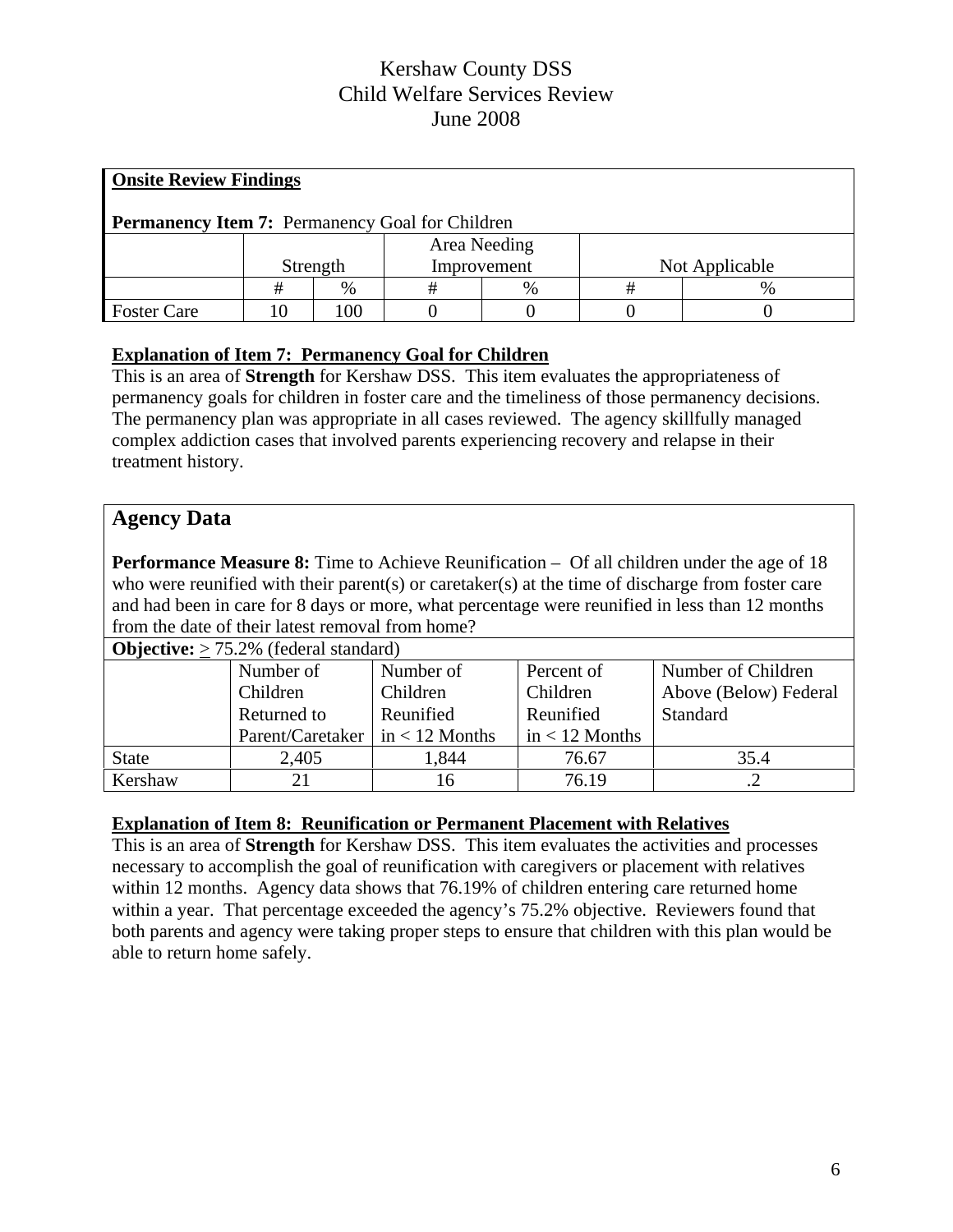| <b>Onsite Review Findings</b>      |  |          |              |             |   |                |  |
|------------------------------------|--|----------|--------------|-------------|---|----------------|--|
| <b>Permanency Item 9:</b> Adoption |  |          |              |             |   |                |  |
|                                    |  |          | Area Needing |             |   |                |  |
|                                    |  | Strength |              | Improvement |   | Not Applicable |  |
|                                    |  | $\%$     |              | %           | # | $\%$           |  |
| <b>Foster Care</b>                 |  |          |              | 33          |   |                |  |

### **Explanation of Item 9: Adoption**

This is an **Area Needing Improvement** for Kershaw DSS. This item evaluates the process within the child welfare system to achieve timely adoptions for children in foster care. Agency data shows that Kershaw DSS completed no adoptions during the period under review. This is significant because most of the children who did not return home within a year had the plan of adoption. Reviewers found that 33% of those children had already been in care more than 24 months. Stakeholders believed that the adoption assessment process contributed to this problem.

### **Onsite Review Findings**

**Permanency Item 10:** Permanency Goal of **A**lternate **P**lanned **P**ermanent **L**iving **A**rrangement (APPLA)

|                    |          |     |             | Area Needing |                |   |
|--------------------|----------|-----|-------------|--------------|----------------|---|
|                    | Strength |     | Improvement |              | Not Applicable |   |
|                    |          | %   |             | $\%$         |                | % |
| <b>Foster Care</b> |          | 100 |             |              |                |   |

### **Explanation of Item 10: Permanency Goal of APPLA**

This is area of **Strength** for Kershaw DSS. This item evaluates the appropriateness and effectiveness of services provided to children with the permanency plan of APPLA. Reviewers found that children with this plan are receiving appropriate independent living services.

Permanency Outcome 2: The continuity of family relationships and connections is preserved for children.

The agency's performance on this outcome is based on the rating of six items:

11) Proximity of foster care placement **Area Needing Improvement** 12) Placement with siblings in foster care **Area Needing Improvement** 13) Visiting with parents and siblings in foster care **Area Needing Improvement**  14) Preserving connections **Strength** 15) Relative placement **Area Needing Improvement** 16) Relationship of child in care with parents **Area Needing Improvement**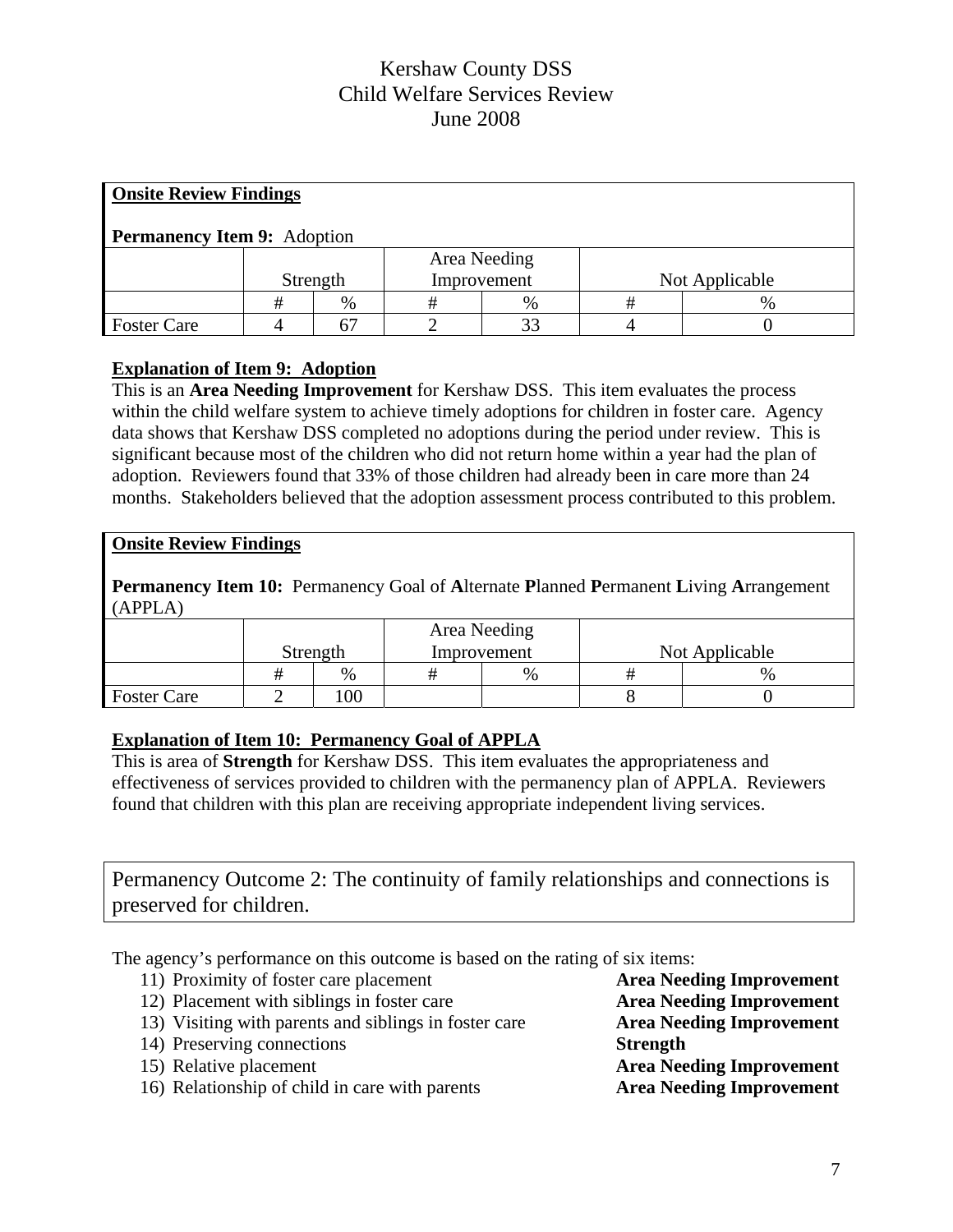# **Agency Data**

**Performance Measure 13: Foster Children Placed Within County of Origin** – Of all children in foster care during the reporting period (excluding MTS and Adoptions children), what percentage are placed within the county of origin?

| <b>Objective:</b> $\geq$ 70% (Agency established objective) |                    |                         |                                        |           |  |  |  |  |
|-------------------------------------------------------------|--------------------|-------------------------|----------------------------------------|-----------|--|--|--|--|
|                                                             | Number of Children | Number of               | Percent of Children                    | Number of |  |  |  |  |
|                                                             | in Foster Care     | Children Placed         | Children Above<br><b>Placed Within</b> |           |  |  |  |  |
|                                                             |                    | <b>Within County of</b> | County of Origin                       | (Below)   |  |  |  |  |
|                                                             |                    | Origin                  |                                        | Objective |  |  |  |  |
| <b>State</b>                                                | 6,538              | 4,322                   | 66.11                                  | (254)     |  |  |  |  |
| Kershaw                                                     | 64                 | 43                      | 67.19                                  | (1.8)     |  |  |  |  |

## **Explanation of Item 11: Proximity of Foster Care Placement**

This is an **Area Needing Improvement** for Kershaw DSS.This item evaluates the agency's efforts to keep children close enough to their families so that essential relationships can be maintained. One measure used to evaluate this item is the percentage of children who are placed within the county. The objective is at that least 70% of the children in care be placed within the county. Agency data shows that 67% of Kershaw DSS children were placed within the county. Reviewers found that the children placed outside of Kershaw County were usually in the adjacent counties, Richland or Sumter, in group or therapeutic placements.

| <b>Onsite Review Findings</b>                      |          |    |  |              |                |  |  |  |  |  |
|----------------------------------------------------|----------|----|--|--------------|----------------|--|--|--|--|--|
| <b>Permanency Item 12:</b> Placement with Siblings |          |    |  |              |                |  |  |  |  |  |
|                                                    |          |    |  | Area Needing |                |  |  |  |  |  |
|                                                    | Strength |    |  | Improvement  | Not Applicable |  |  |  |  |  |
| $\frac{0}{6}$<br>%<br>%<br>Ħ                       |          |    |  |              |                |  |  |  |  |  |
| <b>Foster Care</b>                                 |          | רי |  | 28           |                |  |  |  |  |  |

### **Explanation of Item 12: Placement with Siblings in Foster Care**

This is an **Area Needing Improvement** for Kershaw DSS. This item evaluates the agency's efforts to keep siblings together when it is appropriate to do so. Although most siblings were kept together, the percentage (72%) was not high enough to meet the agency's standard (90%) for this item.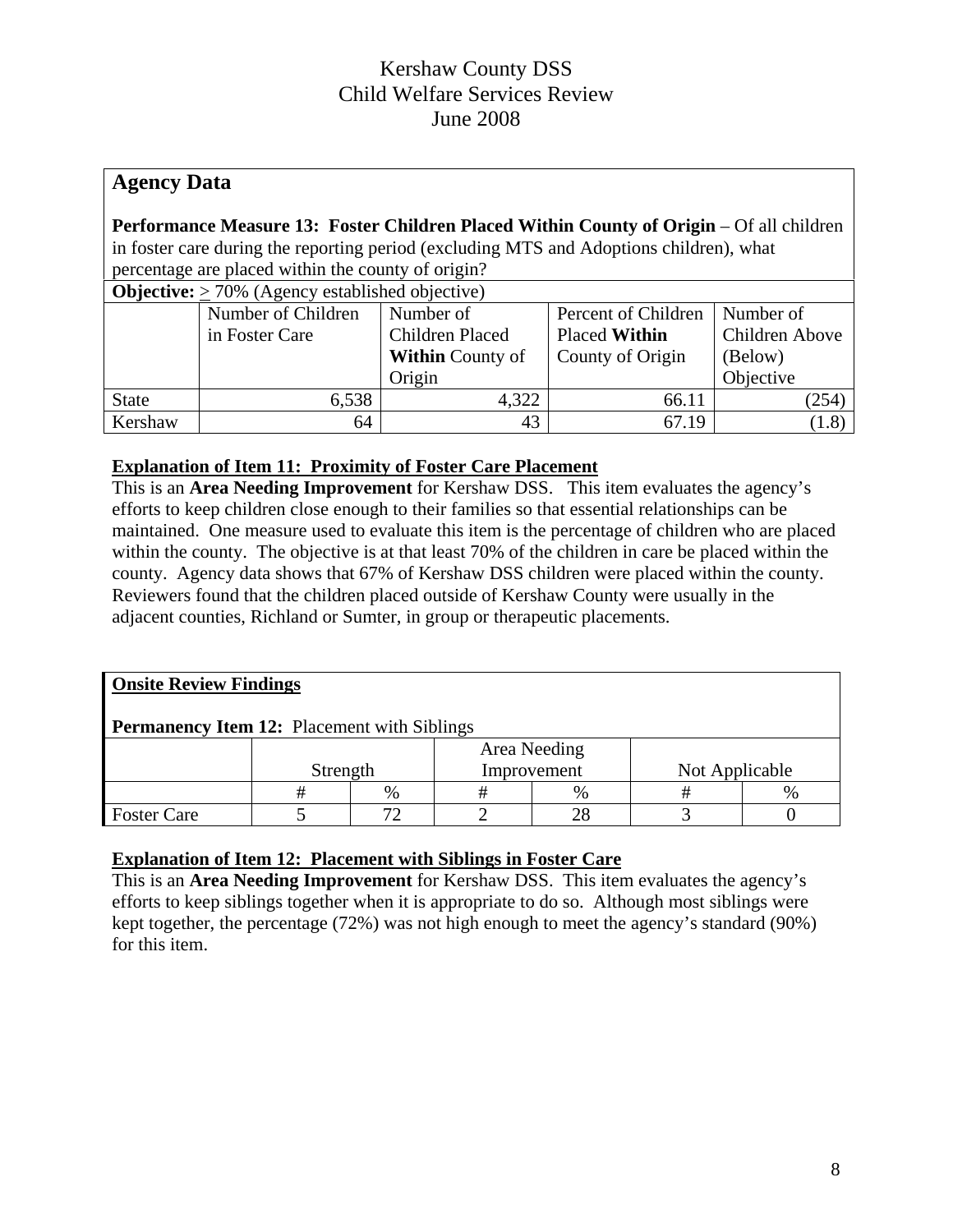| <b>Onsite Review Findings</b>                                                |                                           |  |  |  |  |  |  |  |  |
|------------------------------------------------------------------------------|-------------------------------------------|--|--|--|--|--|--|--|--|
| <b>Permanency Item 13:</b> Visiting with Parents and Siblings in Foster Care |                                           |  |  |  |  |  |  |  |  |
|                                                                              | Area Needing                              |  |  |  |  |  |  |  |  |
|                                                                              | Improvement<br>Not Applicable<br>Strength |  |  |  |  |  |  |  |  |
|                                                                              | $\%$<br>$\%$                              |  |  |  |  |  |  |  |  |
| <b>Foster Care</b>                                                           |                                           |  |  |  |  |  |  |  |  |

### **Explanation of Item 13: Visiting with Siblings in Foster Care and with Parents**

This is an **Area Needing Improvement** for Kershaw DSS. This item evaluates the agency's efforts to ensure that visits occur between children in foster care with their siblings and parents. In 50% of the cases, reviewers found that visits between parents and their siblings in foster care were not occurring as required by policy (2 times per month). Reviewers could not determine why visits did not occur. In one case, a non-custodial father expressed interest in visiting his son in foster care, but the agency never arranged for those visits.

## **Onsite Review Findings**

### **Permanency Item 14:** Preserving Connections

|                    | Strength |      | Area Needing<br>Improvement | Not Applicable |      |
|--------------------|----------|------|-----------------------------|----------------|------|
|                    |          | $\%$ | $\%$                        |                | $\%$ |
| <b>Foster Care</b> |          | 88   |                             |                |      |

### **Explanation of Item 14: Preserving Connections**

This is an area of **Strength** for Kershaw DSS.This item evaluates the agency's efforts to preserve children's connections to the people, places and things that are important to them. Reviewers rated 88% of the cases as strong in this area because the agency encouraged relatives to visit children in care, and documented that children continued to communicate with family and friends by telephone.

### **Onsite Review Findings**

### **Permanency Item 15:** Relative Placement

|                    | Strength |      | Improvement |               | Not Applicable |      |
|--------------------|----------|------|-------------|---------------|----------------|------|
|                    |          | $\%$ |             | $\frac{0}{6}$ |                | $\%$ |
| <b>Foster Care</b> |          |      |             | 50            |                |      |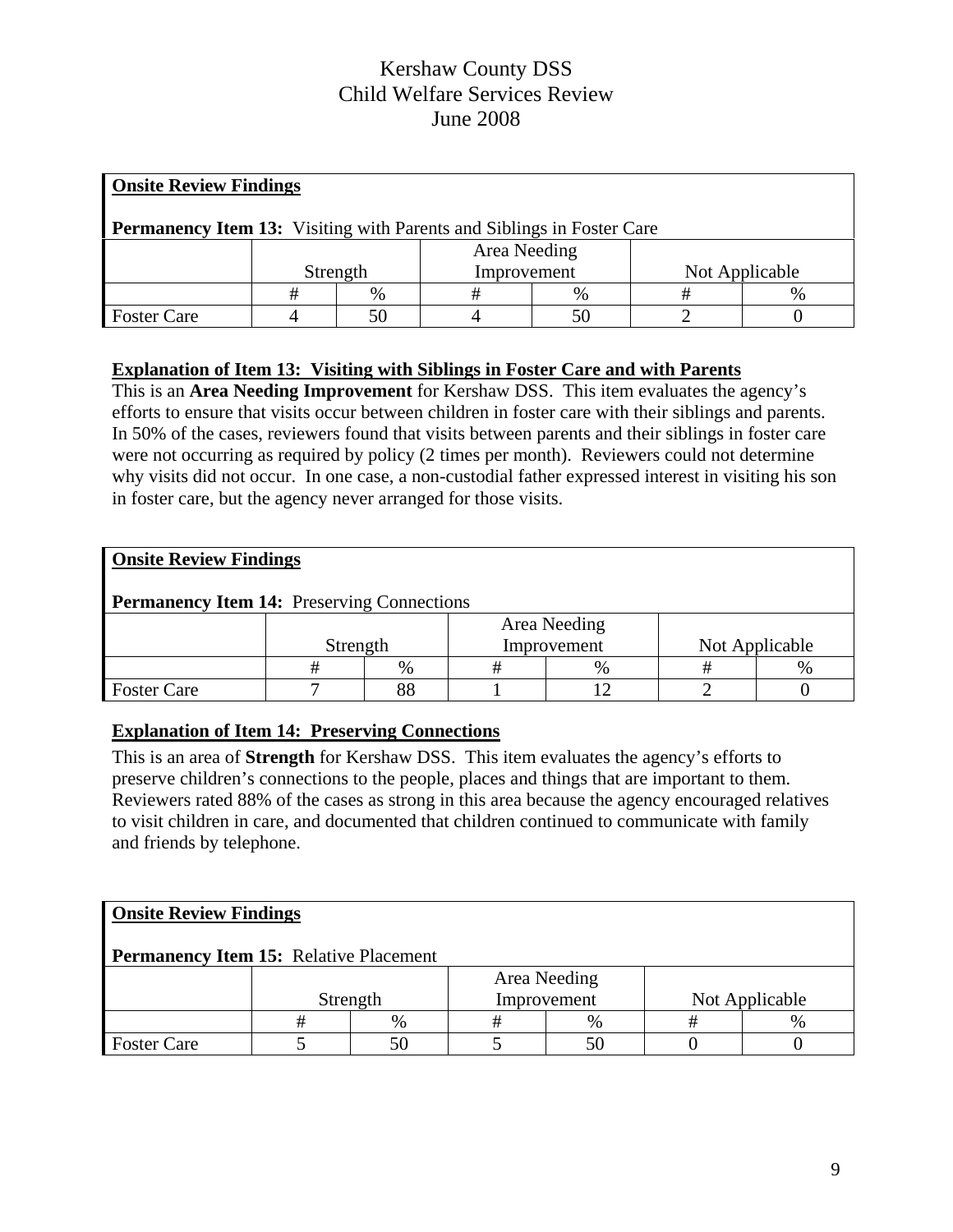### **Explanation of Item 15: Relative Placement**

This is an **Area Needing Improvement** for Kershaw DSS.This item evaluates the agency's efforts to identify and assess relatives as potential placement resources for children in foster care. In 50% of the cases reviewed this item needed improvement because relatives of the custodial parent (usually the mother) were assessed, but relatives of the non-custodial parent (usually the father) were not assessed.

|  | <b>Onsite Review Findings</b> |
|--|-------------------------------|
|  |                               |

**Permanency Item 16:** Relationship of Child in Care with Parents

|                    |   | Strength | Improvement | Not Applicable |      |
|--------------------|---|----------|-------------|----------------|------|
|                    | % |          | %           |                | $\%$ |
| <b>Foster Care</b> |   | ت        |             |                |      |

#### **Explanation of Item 16: Relationship of Child in Care with Parents**

This is an **Area Needing Improvement** for Kershaw DSS. This item evaluates the agency's efforts to promote a strong emotionally supportive relationship between children in care and their parents, beyond the twice minimum visitation requirement. In 75% of the cases, reviewers found that the agency provided the minimum required visits for children with their parents, which often totaled two hours per month. This was true even when the children were pre-school aged and the plan was for those children to return to their parents.

Well Being Outcome 1: Families have enhanced capacity to provide for their children's needs.

The agency's performance on this outcome is based on the rating of four items:

- 17) Needs and services of child, parents and caregivers **Area Needing Improvement**
- 18) Child and family involvement in case planning **Area Needing Improvement**
- 
- 20) Worker visits with parents **Area Needing Improvement**

19) Worker visits with child **Area Needing Improvement**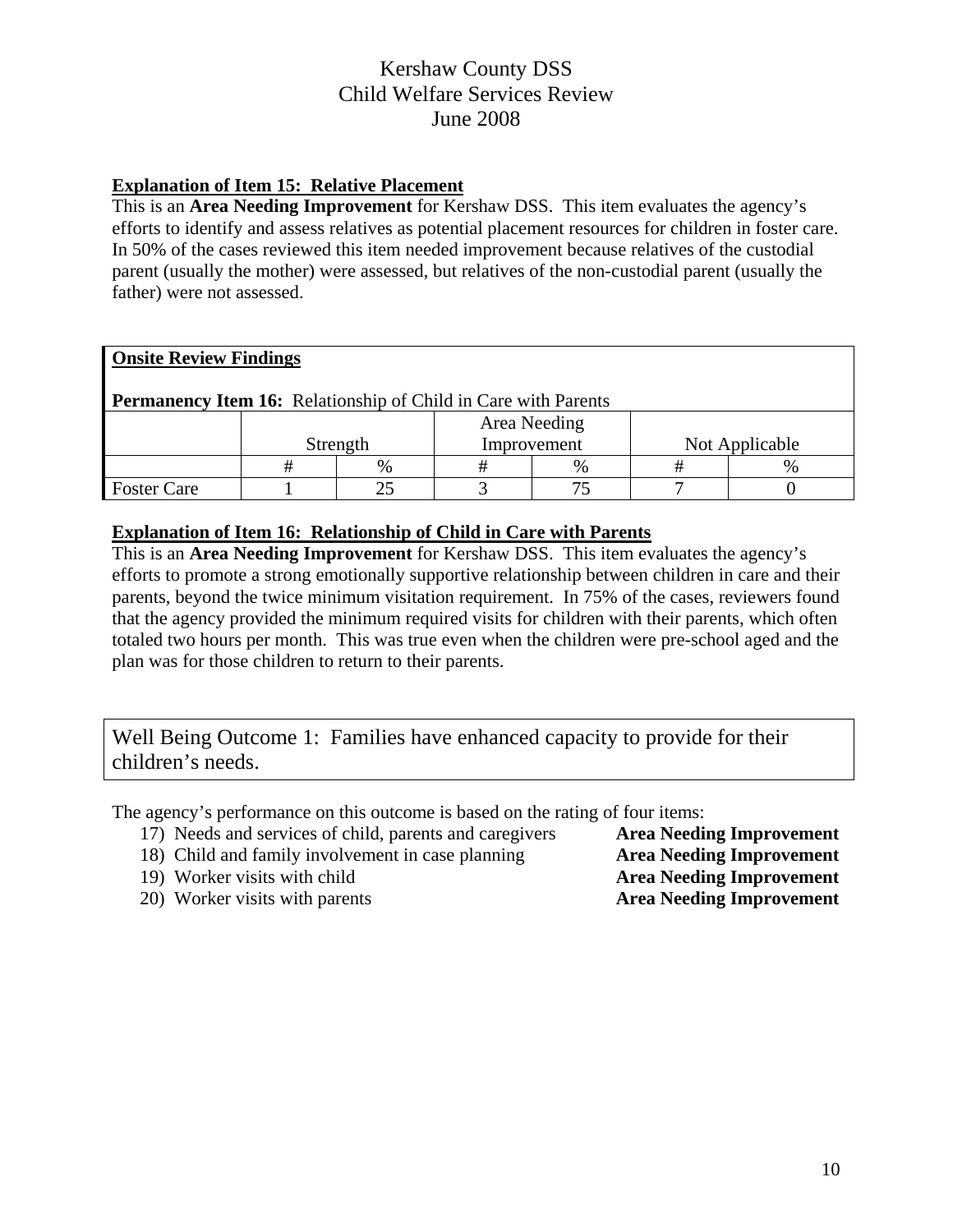| <b>Onsite Review Findings</b>                                                      |              |          |   |             |                |      |  |  |  |  |
|------------------------------------------------------------------------------------|--------------|----------|---|-------------|----------------|------|--|--|--|--|
| <b>Well Being Item 17:</b> Needs and Services of Child, Parents and Foster Parents |              |          |   |             |                |      |  |  |  |  |
|                                                                                    | Area Needing |          |   |             |                |      |  |  |  |  |
|                                                                                    |              | Strength |   | Improvement | Not Applicable |      |  |  |  |  |
|                                                                                    | #            | $\%$     | # | $\%$        | #              | $\%$ |  |  |  |  |
| <b>Foster Care</b>                                                                 |              | 80       |   | 20          |                |      |  |  |  |  |
| Treatment                                                                          |              | 60       |   | 40          |                |      |  |  |  |  |
| <b>Total Cases</b>                                                                 | 14           | 70       |   | 30          |                |      |  |  |  |  |

### **Explanation of Item 17: Needs and Services of Child, Parents and Caregivers**

This is an **Area Needing Improvement** for Kershaw DSS. This item asks two questions: 1) Were the needs of the children, parents, and foster parents assessed, and 2) Did the agency take steps to meet the identified needs? Seventy percent of the cases were strong in this area. Forty percent of treatment cases needed improvement because the agency failed to assess or address the needs of non-custodial fathers.

| <b>Onsite Review Findings</b>                                            |              |    |   |             |  |                |  |  |  |  |
|--------------------------------------------------------------------------|--------------|----|---|-------------|--|----------------|--|--|--|--|
| <b>Well Being Item 18:</b> Child and Family Involvement in Case Planning |              |    |   |             |  |                |  |  |  |  |
|                                                                          | Area Needing |    |   |             |  |                |  |  |  |  |
|                                                                          | Strength     |    |   | Improvement |  | Not Applicable |  |  |  |  |
|                                                                          | #            | %  | # | $\%$        |  | $\%$           |  |  |  |  |
| <b>Foster Care</b>                                                       | ◠            | 20 |   | 80          |  |                |  |  |  |  |
| Treatment                                                                |              | 70 |   | 30          |  |                |  |  |  |  |
| <b>Total Cases</b>                                                       |              | 45 |   | 55          |  |                |  |  |  |  |

### **Explanation of Item 18: Child and Family Involvement in Case Planning**

This is an **Area Needing Improvement** for Kershaw DSS. This item evaluates the agency's efforts to involve parents and children in the case planning process. In 80% of the foster care cases and in 30% of the treatment cases, parents and age appropriate children were not actively involved in developing their case plans. Caseworkers generally wrote the plans, had their supervisor review the plan then went over the plan with their clients.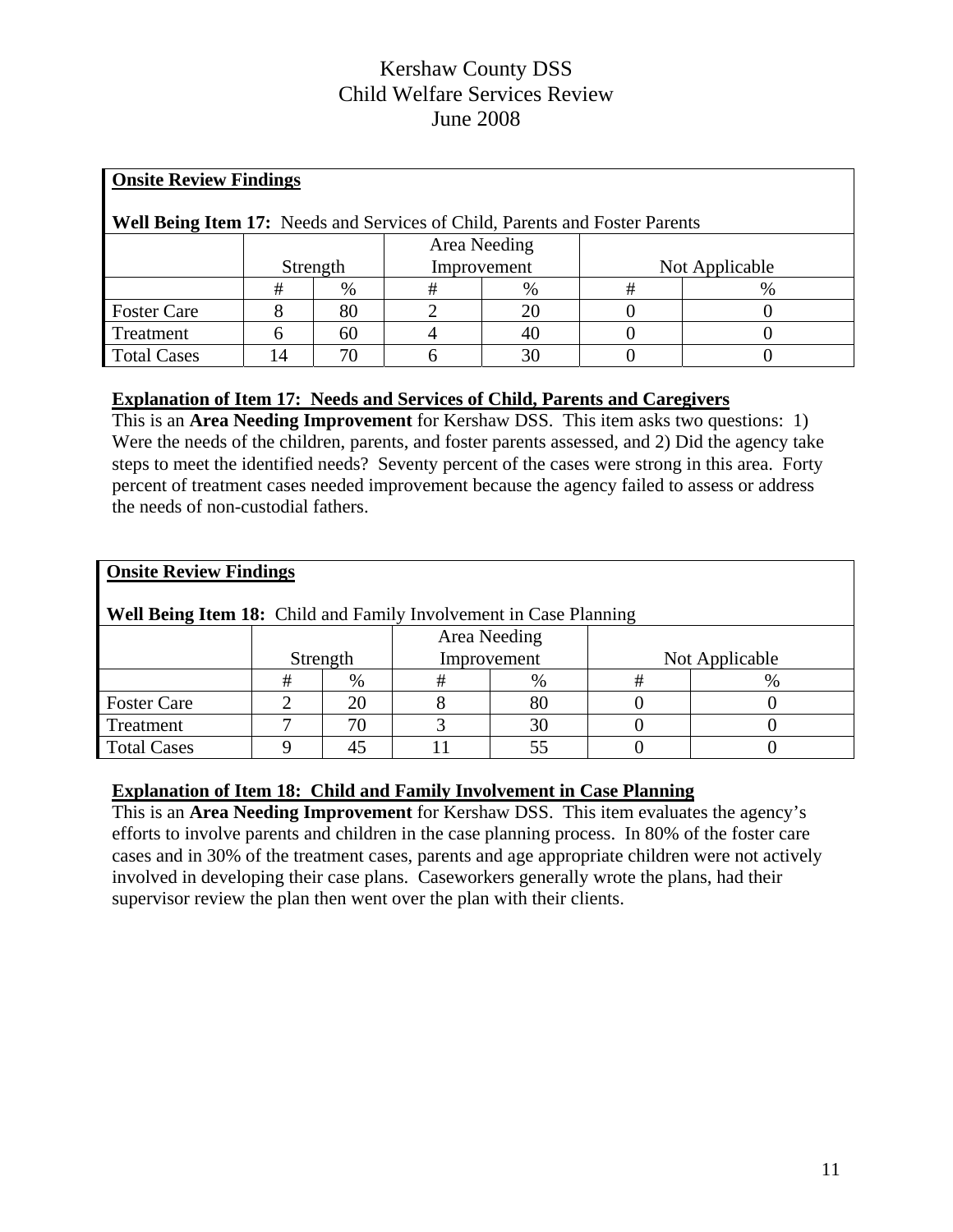| <b>Agency Data</b>                                                       |                                               |               |               |                     |  |  |  |  |  |  |
|--------------------------------------------------------------------------|-----------------------------------------------|---------------|---------------|---------------------|--|--|--|--|--|--|
| Well Being Item 19: Face-to-Face Visits with Children (<18 years of age) |                                               |               |               |                     |  |  |  |  |  |  |
|                                                                          | Objective: 100% (Agency Policy)               |               |               |                     |  |  |  |  |  |  |
|                                                                          | Report Period: April 1, 2007 – March 31, 2008 |               |               |                     |  |  |  |  |  |  |
|                                                                          | Number of Children                            | Number of     | Percent of    | Children Without a  |  |  |  |  |  |  |
|                                                                          | <b>Under Agency</b>                           | Children      | Children      | Documented Face-    |  |  |  |  |  |  |
|                                                                          | Supervision at Least                          | Visited Every | Visited Every | to-Face Visit Every |  |  |  |  |  |  |
|                                                                          | One Complete                                  | Month         | Month         | Month               |  |  |  |  |  |  |
|                                                                          | Calendar Month                                |               |               |                     |  |  |  |  |  |  |
| <b>Foster Care</b>                                                       | 45                                            | 45            | 100           |                     |  |  |  |  |  |  |
| Treatment                                                                | 145                                           | 90            | 62.07         | $-55$               |  |  |  |  |  |  |

### **Explanation of Item 19: Face-to-Face Visits with Children**

This is an **Area Needing Improvement** for Kershaw DSS. This item measures the frequency of caseworker visits with children under agency supervision, and evaluates the quality of those visits. Agency's policy requires workers to make face-to-face contact with children under agency supervision every month. Agency data indicates that all children in foster care were seen according to agency policy. Agency data reflects that only 62% of the children in treatment cases received monthly visits.

| <b>Onsite Review Findings</b>                           |          |      |             |      |   |                |  |  |  |  |
|---------------------------------------------------------|----------|------|-------------|------|---|----------------|--|--|--|--|
| <b>Well Being Item 20:</b> Worker Visits with Parent(s) |          |      |             |      |   |                |  |  |  |  |
| Area Needing                                            |          |      |             |      |   |                |  |  |  |  |
|                                                         | Strength |      | Improvement |      |   | Not Applicable |  |  |  |  |
|                                                         | #        | $\%$ | #           | $\%$ | # | $\%$           |  |  |  |  |
| <b>Foster Care</b>                                      |          | 20   |             | 80   |   |                |  |  |  |  |
| Treatment                                               | h        | 60   |             | 40   |   |                |  |  |  |  |
| <b>Total Cases</b>                                      |          | 17   |             | 53   |   |                |  |  |  |  |

## **Explanation of Item 20: Worker Visits with Parents**

This is an **Area Needing Improvement** for Kershaw County DSS. This item measures the frequency of caseworker visits with parents, and evaluates the quality of those visits. In-home treatment cases showed significant deficiencies in this area. Reviewers found evidence of caseworkers who made their monthly visits, but did not appear to understand the purpose of those visits. In some instances, there was no explanation given as to why the agency did not attempt to involve the fathers of children in care. In one case, a father was in the home during a visit but the worker made no attempt to communicate with him.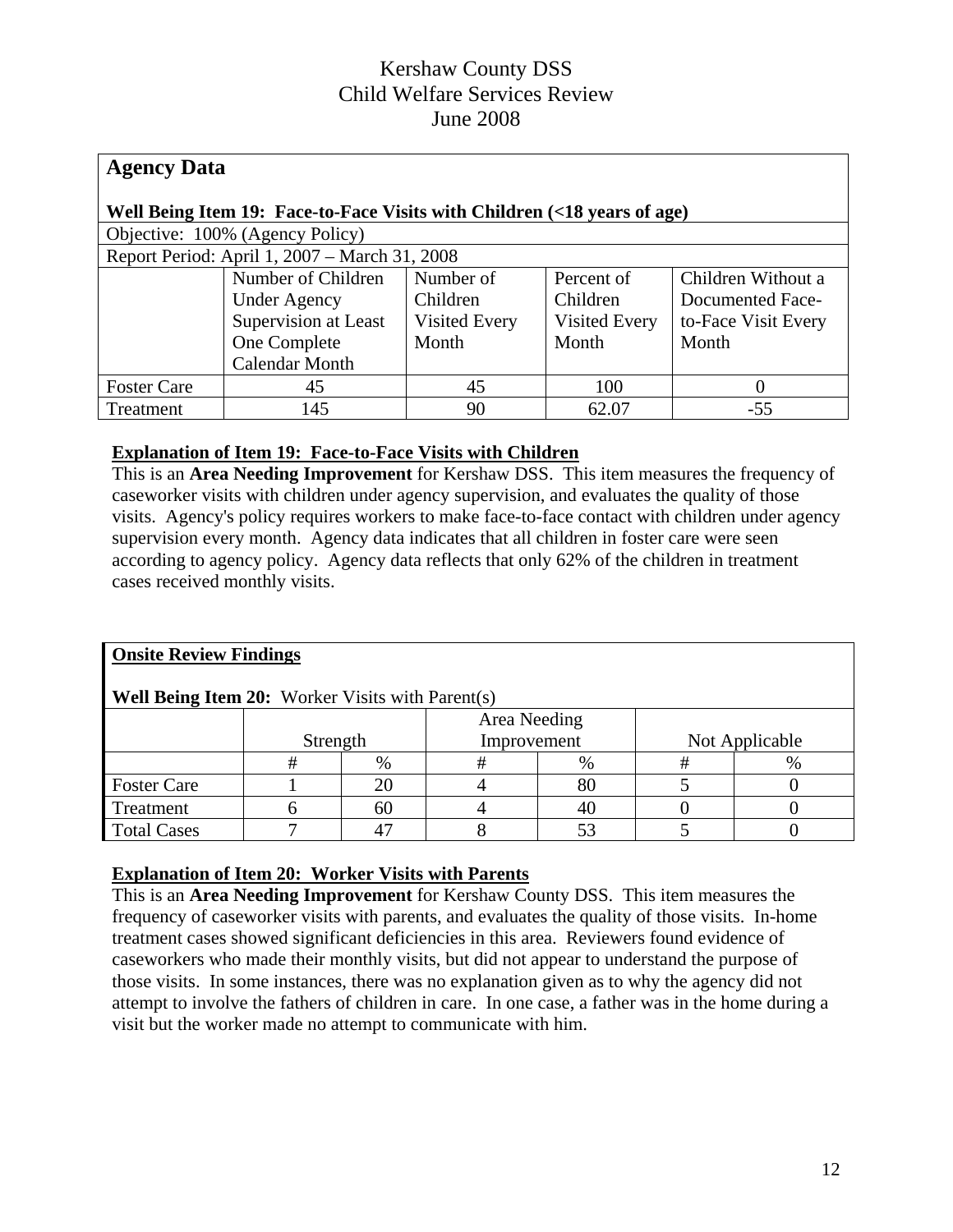Well Being Outcome 2: Children receive appropriate services to meet their educational needs.

 The agency's performance on this outcome is based on the rating of one item: 21) Educational need of the child **Area Needing Improvement** 

|  | <b>Onsite Review Findings</b> |  |
|--|-------------------------------|--|
|  |                               |  |

## **Well Being Item 21:** Educational Needs of Child

|                    | Strength |      |  | Area Needing<br>Improvement | Not Applicable |  |  |  |  |
|--------------------|----------|------|--|-----------------------------|----------------|--|--|--|--|
|                    |          | $\%$ |  | $\%$                        |                |  |  |  |  |
| <b>Foster Care</b> |          |      |  |                             |                |  |  |  |  |
| Treatment          |          |      |  |                             |                |  |  |  |  |
| <b>Total Cases</b> |          |      |  |                             |                |  |  |  |  |

### **Explanation of Item 21: Educational Needs of the Child**

This is an **Area Needing Improvement** for Kershaw DSS. This item evaluates the agency's ability to assess and address the educational needs of children under agency supervision. Although caseworkers consistently asked caregivers (parents and foster parents) about children's school adjustments and performance, they did not consistently verify what they were being told by contacting the child's school directly, or by requesting documentation from the school.

Well Being Outcome 3: Children receive adequate services to meet their physical and mental health needs.

The agency's performance on this outcome is based on the rating of two items:

22) Physical health of the child **Strength**

23) Mental health of the child **Area Needing Improvement**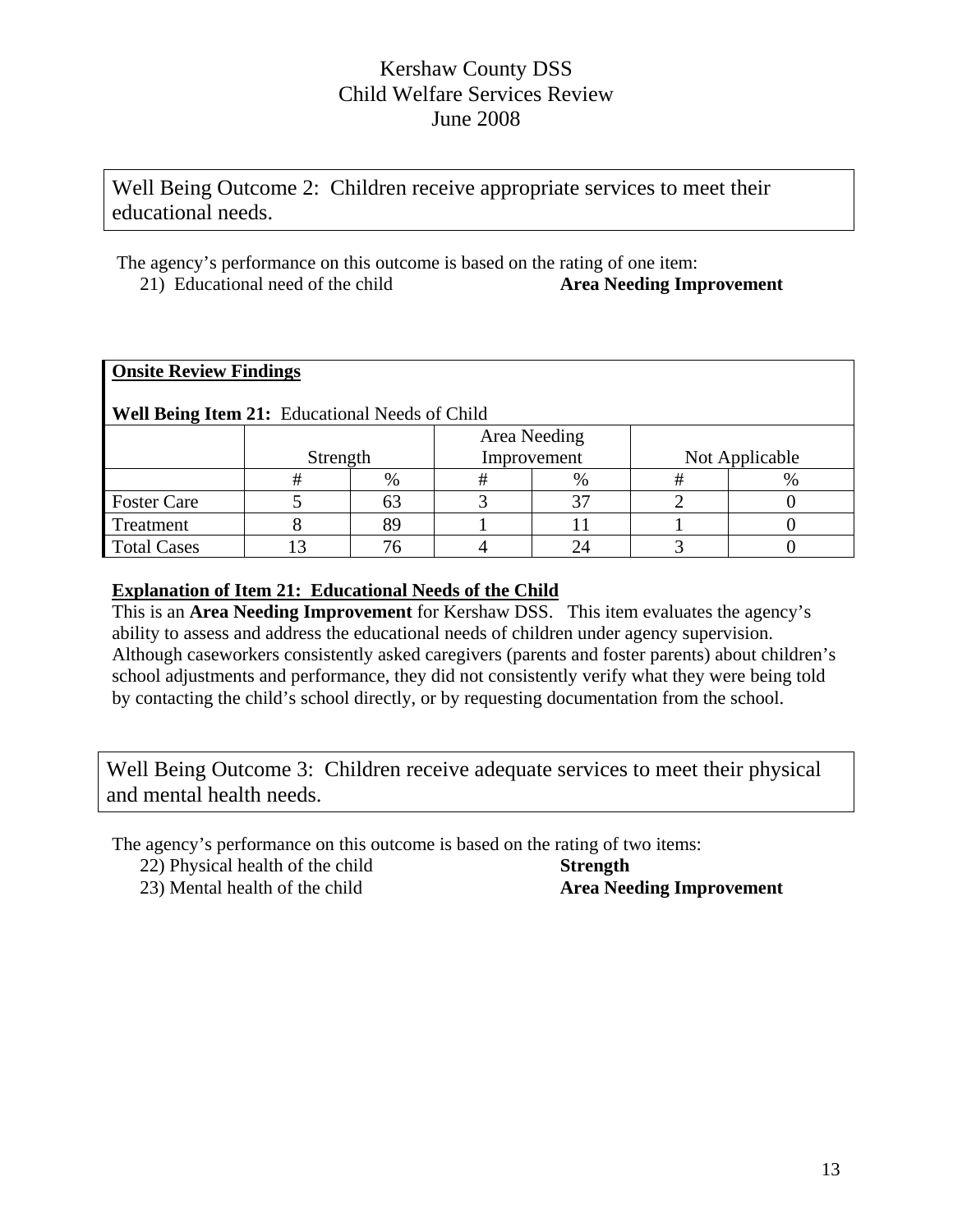| <b>Onsite Review Findings</b>                    |          |     |              |             |                |   |  |
|--------------------------------------------------|----------|-----|--------------|-------------|----------------|---|--|
| Well Being Item 22: Physical Health of the Child |          |     |              |             |                |   |  |
|                                                  |          |     | Area Needing |             |                |   |  |
|                                                  | Strength |     |              | Improvement | Not Applicable |   |  |
|                                                  | #        | %   | #            | $\%$        | #              | % |  |
| <b>Foster Care</b>                               | 10       | 100 |              |             |                |   |  |
| Treatment                                        |          | 89  |              |             |                |   |  |
| <b>Total Cases</b>                               | 8        | 95  |              |             |                |   |  |

## **Explanation of Item 22: Physical Health of the Child**

This is an area of **Strength** for Kershaw DSS.This item evaluates the agency's ability to assess and attend to the medical needs of children under agency supervision. Case files contained medical records on all but one of the cases reviewed. For children with identified medical needs, caseworkers followed up with service providers to ensure that the children's needs were met.

#### **Onsite Review Findings**

**Well Being Item 23:** Mental Health of the Child

| $\ldots$ and $\ldots$ are $\ldots$ and $\ldots$ are $\ldots$ and $\ldots$ are $\ldots$ . |          |      |              |             |                |      |  |
|------------------------------------------------------------------------------------------|----------|------|--------------|-------------|----------------|------|--|
|                                                                                          | Strength |      | Area Needing | Improvement | Not Applicable |      |  |
|                                                                                          |          |      |              |             |                |      |  |
|                                                                                          |          | $\%$ |              | $\%$        |                | $\%$ |  |
| <b>Foster Care</b>                                                                       |          |      |              |             |                |      |  |
| Treatment                                                                                |          |      |              |             |                |      |  |
| <b>Total Cases</b>                                                                       |          |      |              |             |                |      |  |

### **Explanation of Item 23: Mental Health of the Child**

This is an **Area Needing Improvement** for Kershaw DSS. This item evaluates the agency's ability to assess and attend to the mental health needs of children under agency supervision. Reviewers found that the biggest obstacle was the lack of client access to mental health services specific to client needs. Clients who were victims or perpetrators of sexual abuse had to be referred to mental health providers in other counties. Those clients who did not have their own transportation relied on caseworkers to drive them to appointments, or they missed appointments.

## Unfounded Investigations

|                                         | Yes |  |
|-----------------------------------------|-----|--|
| Was the investigation initiated timely? |     |  |
| Was the assessment adequate?            |     |  |
| Was the decision appropriate?           |     |  |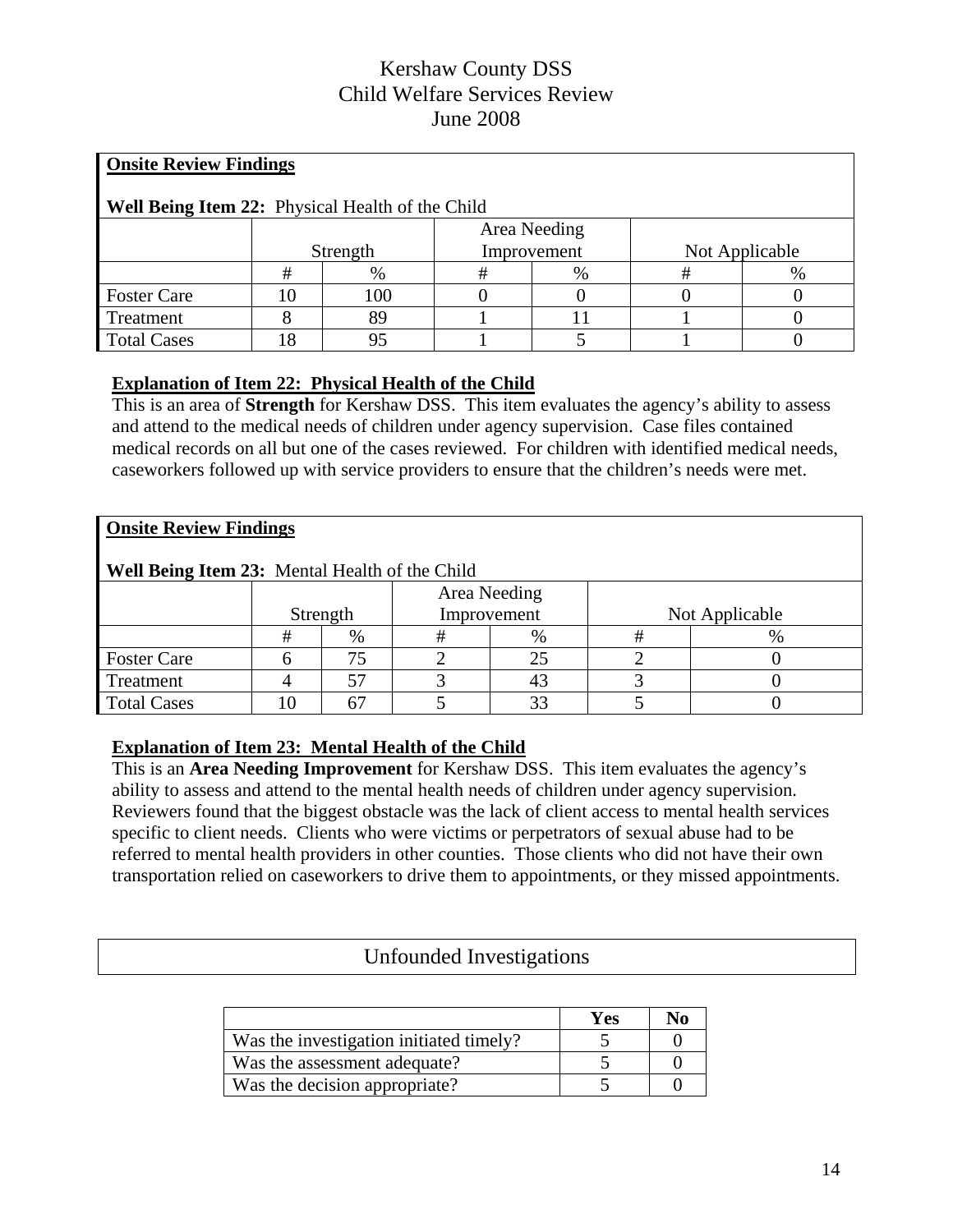### **Explanation of Item 24: Unfounded Investigations**

This is an area of **Strength** for Kershaw DSS. This item evaluates the agency's investigative process and determines if decisions were supported by the facts of the cases. Reviewers found quality assessments and decisions that were well supported by the evidence gathered.

| <b>Screened Out Intakes</b>                |     |                |                         |  |  |
|--------------------------------------------|-----|----------------|-------------------------|--|--|
|                                            | Yes | N <sub>0</sub> | <b>Cannot Determine</b> |  |  |
| Was the Intake Appropriately Screened Out? | 10  | $\Omega$       | $\theta$                |  |  |
|                                            |     |                | <b>Not Applicable</b>   |  |  |
| Were Necessary Collaterals Contacted?      |     | $\theta$       | 9                       |  |  |
| Were Appropriate Referrals Made?           |     |                | 8                       |  |  |

### **Explanation of Item 25: Screened Out Intakes**

This is area of **Strength** for Kershaw DSS. This item evaluates the process by which the agency screens out reports of incidents of abuse and/or neglect to determine if the intakes were appropriately screened out. All of the intakes screened out did not allege anything that met the legal definition of abuse or neglect. The agency did an excellent job of contacting schools, law enforcement and other collaterals to gather information before making the decision to screen out intakes.

## Foster Home Licenses

### **Explanation of Item 26: Foster Home Licenses**

This is an area of **Strength** for Kershaw DSS. This item evaluates the process by which the agency ensures that all foster homes comply with licensing requirements. There were no unlicensed foster homes. Documentation in the hard files and in CAPSS was consistent. There was evidence of quality quarterly reviews being conducted, annual background checks, timely fire inspections and evidence of supervisory reviews being conducted.